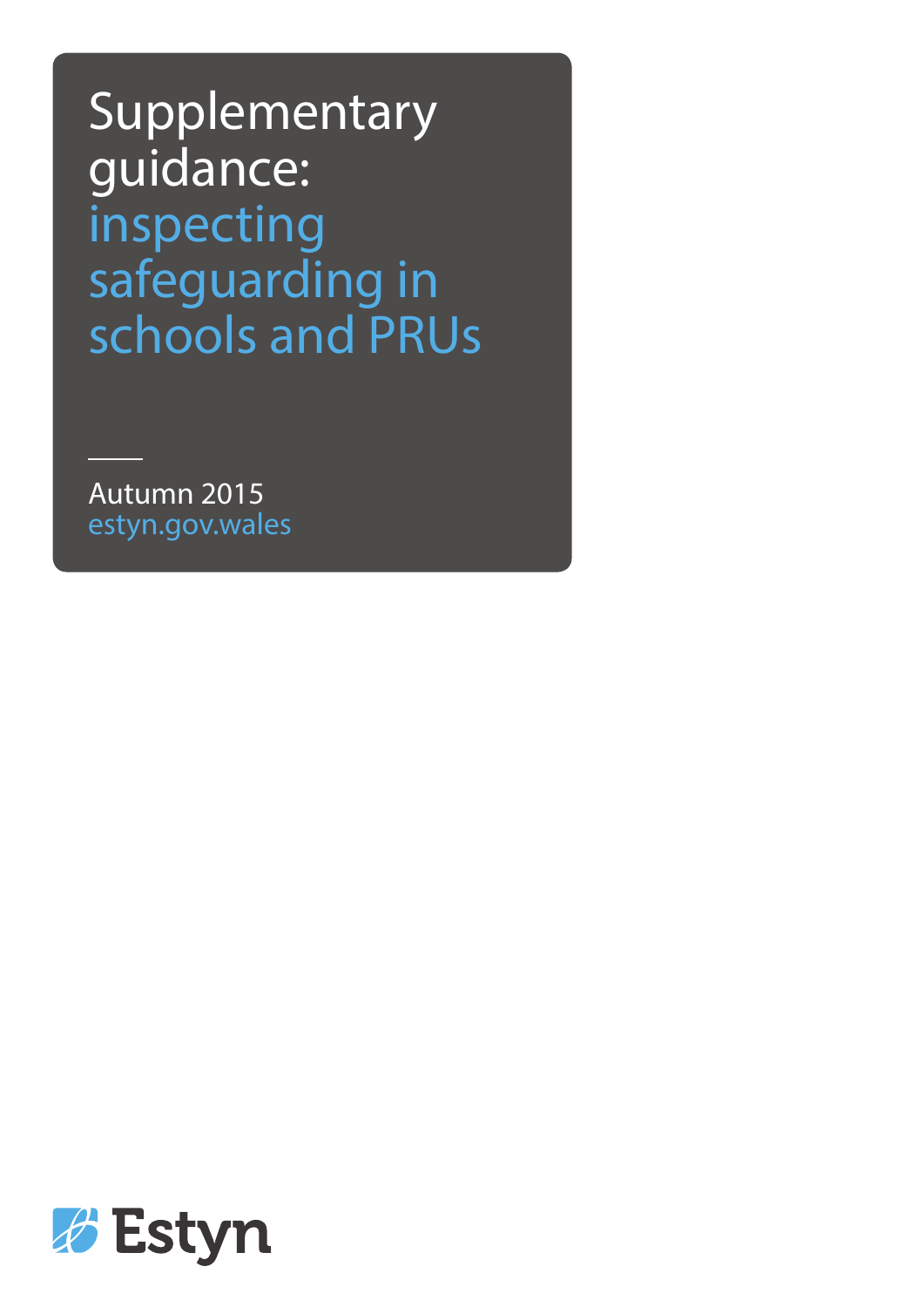### **The purpose of Estyn is to inspect quality and standards in education and training in Wales. Estyn is responsible for inspecting:**

- $\lambda$  nursery schools and settings that are maintained by, or receive funding from, local authorities
- $\overline{\phantom{a}}$  primary schools
- $\overline{\phantom{a}}$  secondary schools
- $\triangle$  special schools
- $\lambda$  pupil referral units
- $\overline{\phantom{a}}$  independent schools
- $\blacktriangle$  further education
- $\triangle$  adult community learning
- $\lambda$  local authority education services for children and young people
- $\triangle$  teacher education and training;
- $\triangle$  Welsh for adults
- work-based learning
- $\triangle$  learning in the justice sector

Estyn also:

- $\lambda$  provides advice on quality and standards in education and training in Wales to the National Assembly for Wales and others; and
- A makes public good practice based on inspection evidence.

Every possible care has been taken to ensure that the information in this document is accurate at the time of going to press. Any enquiries or comments regarding this document/publication should be addressed to:

Publication Section Estyn Anchor Court Keen Road Cardiff CF24 5JW or by email to [publications@estyn.gov.wales](mailto:publications@estyn.gov.uk)

This and other Estyn publications are available on our website: [http://www.estyn.gov.wales](http://www.estyn.gov.uk/)

**© Crown Copyright 2015: This report may be re-used free of charge in any format or medium provided that it is re-used accurately and not used in a misleading context. The material must be acknowledged as Crown copyright and the title of the report specified.**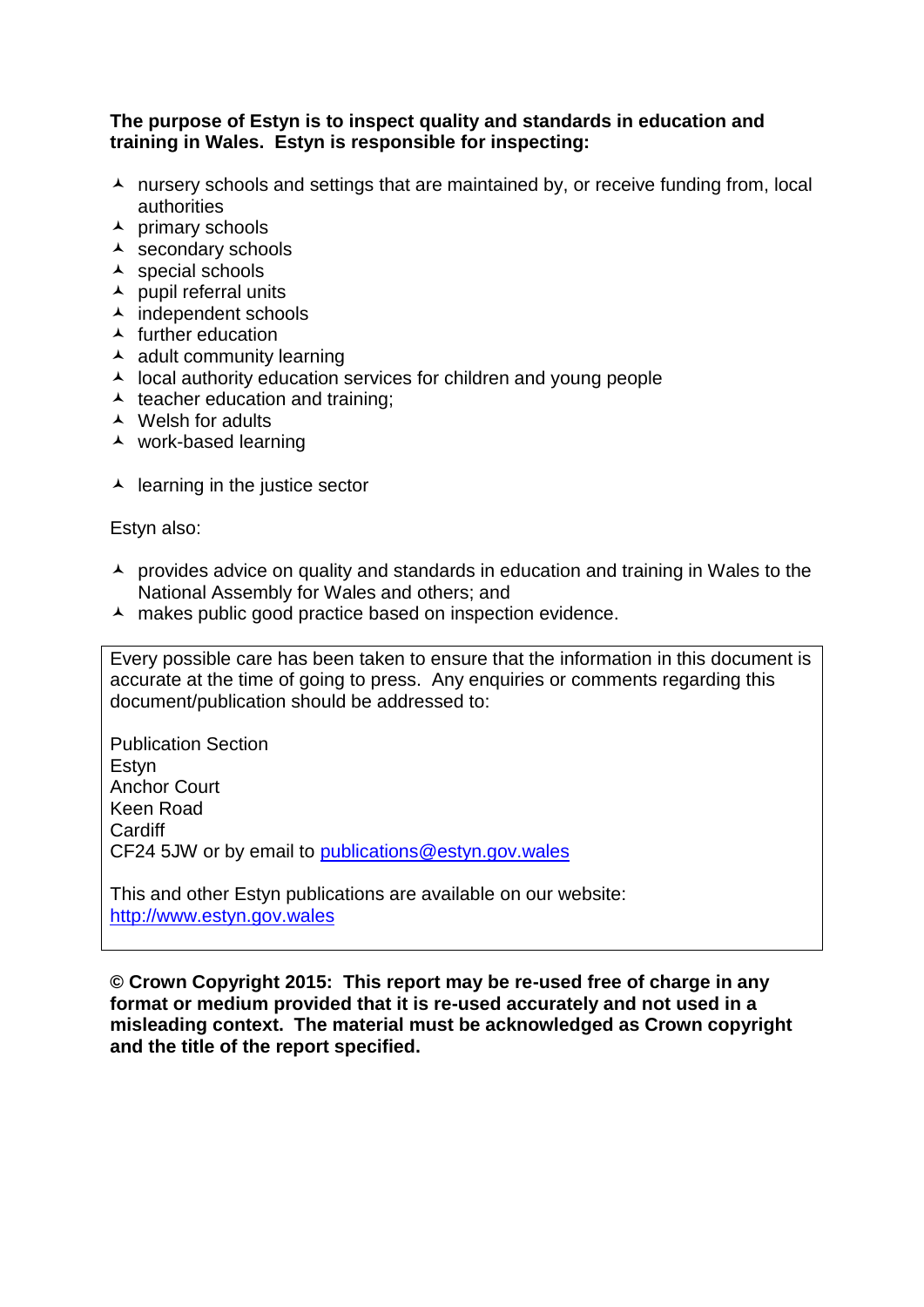## **What is the purpose?**

This provides further guidance for inspectors to use for reference during inspection alongside the sector guidance for inspection, to support specific lines of enquiry.

### **For whom is it intended?**

For all inspectors of schools and pupil referral units

### **From when should the guidance be used?**

Autumn 2015

**Date of publication:** September 2015

# **Contents Page**

| <b>Introduction</b>                                                                                                  | 1                                          |
|----------------------------------------------------------------------------------------------------------------------|--------------------------------------------|
| <b>Definition of safeguarding</b>                                                                                    | $\mathbf{2}$                               |
| <b>Estyn's Common Inspection Framework</b>                                                                           | $\overline{3}$                             |
| Reporting on safeguarding<br>Education with boarding or residential provision                                        | 3<br>5                                     |
| Guidance for inspectors in judging the effectiveness of safeguarding                                                 | 5                                          |
| Pre-inspection evidence<br>Planning the inspection<br>Inspection activity<br>Judging safeguarding                    | 5<br>6<br>$\overline{7}$<br>$\overline{7}$ |
| Annex 1: Disclosure and Barring Service checks (DBS), repeat checks<br>and portability                               | 10                                         |
| Annex 2: Regulated activity as defined by the Protection of Freedoms<br><b>Act 2012</b>                              | 13                                         |
| Annex 3: Handling allegations of abuse against teachers and other staff<br><b>Welsh Government Circular 009/2014</b> | 14                                         |
| Annex 4: Online safety                                                                                               | 15                                         |
| Annex 5: Preventing radicalisation and extremism                                                                     | 16                                         |
| <b>Annex 6: Security</b>                                                                                             | 17                                         |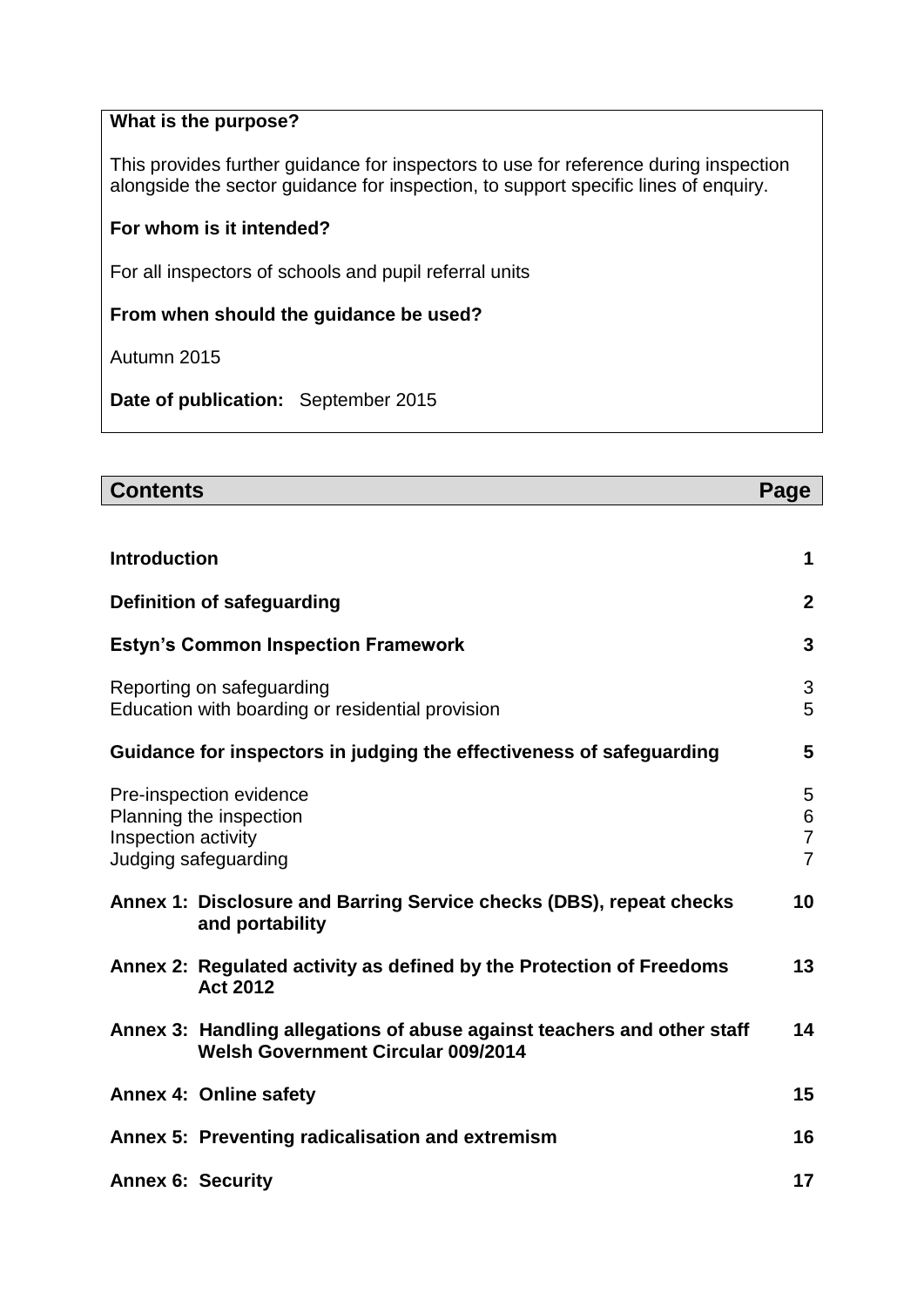## <span id="page-3-0"></span>**Introduction**

This supplementary guidance aims to support inspectors as necessary in evaluating schools' safeguarding arrangements when carrying out inspections. It should be used for reference during inspection alongside Estyn's Policy and Procedures for Safeguarding and Estyn's Inspecting Safeguarding Frequently Asked Questions (FAQs) which can be found on Estyn's website.

**Welsh Government Guidance Circular 158/2015 Keeping Learners safe. The role of local authorities, governing bodies and proprietors of independent schools under the Education Act 2002**.**Counter Terrorism and Security Act 2015.**

## **In addition, inspectors of independent schools also need to take account of the Independent School Standards (Wales) Regulations 2003.**

This guidance does not cover how inspectors should deal with allegations in respect of safeguarding received during an inspection. Inspectors must be familiar with Estyn's Policy and Procedures for Safeguarding which covers children, young people and vulnerable adults. All inspectors should be aware of what to do in the event of receiving allegations in relation to safeguarding, and the requisite actions are outlined in this document. You can find a copy of the document on Estyn's website at: [http://www.estyn.gov.wales/sites/default/files/documents/Estyn%20Safeguarding%20](http://www.estyn.gov.wales/sites/default/files/documents/Estyn%20Safeguarding%20Policy%202015%20En.pdf) [Policy%202015%20En.pdf](http://www.estyn.gov.wales/sites/default/files/documents/Estyn%20Safeguarding%20Policy%202015%20En.pdf)

### **Key telephone numbers**

Inspectors should contact the relevant Sector Lead or Assistant Director with queries regarding the evaluation of schools' safeguarding arrangements.

In the event of concerns or queries in relation to receiving safeguarding allegations, the following telephone numbers are available:

### **Estyn's Lead Officer for safeguarding: 02920 446482 (also available out of office hours)**

**Estyn's Deputy Officer for safeguarding: 02920 446484 (also available out of office hours)**

**Estyn's main office (during office hours): 02920 446446**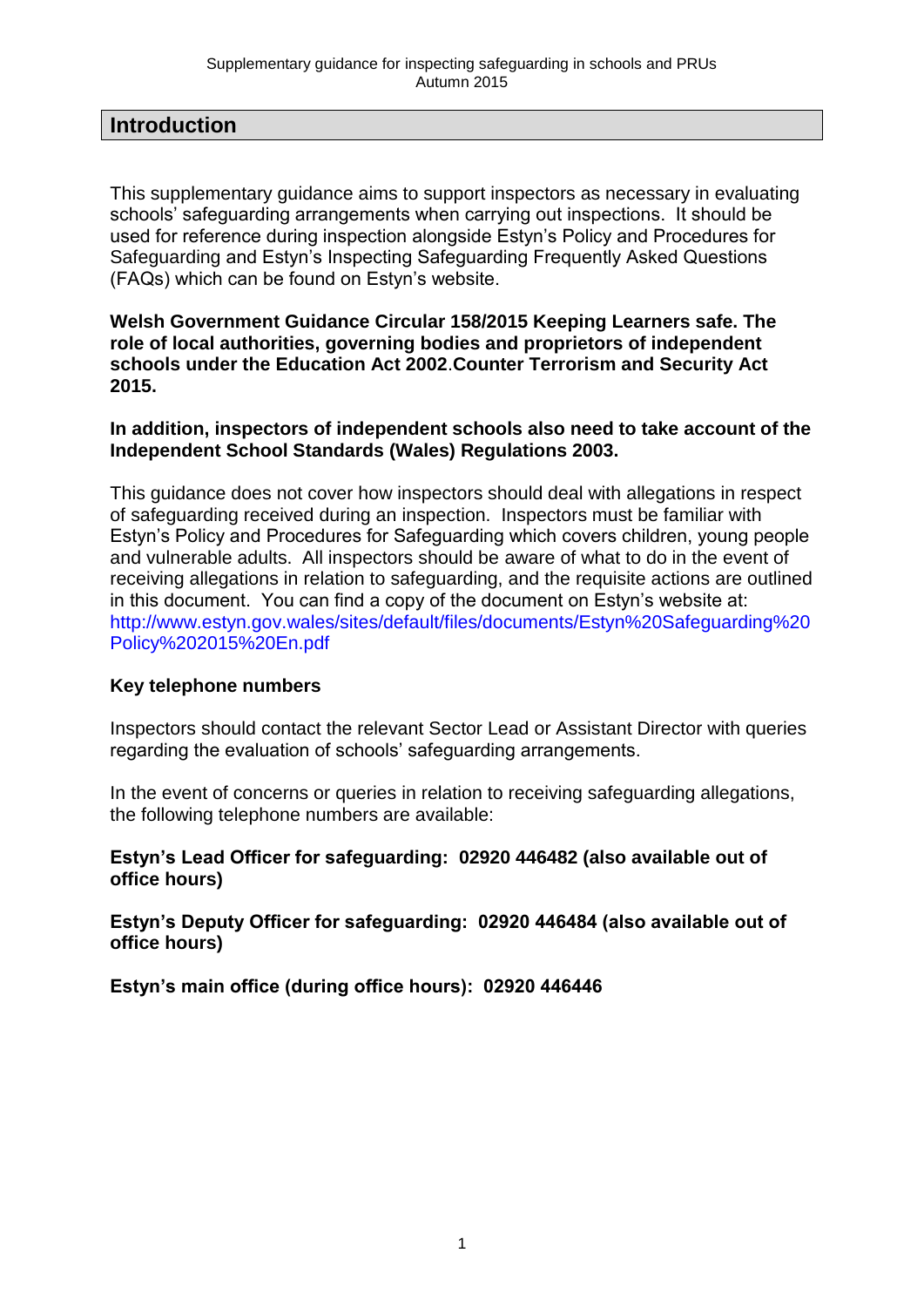# <span id="page-4-0"></span>**Definition of safeguarding**

All schools, including independent schools, have statutory duties to operate in a way that takes into account the need to safeguard and promote the welfare of children. The arrangements that schools have in place need to ensure that:

- reasonable measures are taken to minimise risks of harm to children's welfare
- appropriate actions are taken to address concerns about the welfare of a child or children, working to agreed local policies and procedures in full partnership with other local agencies

## **Safeguarding and promoting the welfare of children** is concerned with:

- protecting children from abuse and neglect;
- preventing impairment of their health or development; and
- ensuring that they receive safe and effective care.

This is to enable children to have optimum life chances.

Everyone who works in education shares an objective to help keep children and young people safe. When inspecting a provider's safeguarding arrangements inspectors should consider how effective the school is in the following:

- creating and maintaining a safe learning environment for children and young people;
- identifying where there are child welfare concerns and taking action to address these, where appropriate, in partnership with other agencies; and
- the development of children's understanding, awareness, and resilience through the curriculum.

Achieving this objective requires systems designed to:

- prevent unsuitable people from working with children and young people:
- promote safe practice and challenge poor and unsafe practice within the provision;
- identify instances in which there are grounds for concern about a child's welfare arising from home, community or school, and initiate or take appropriate action to keep them safe; and
- contribute to effective partnership working between all those involved with providing services for children and young people

**Child protection** is a part of safeguarding and promoting welfare. This refers to the activity which is undertaken to protect specific children who are suffering or are at risk of suffering significant harm as a result of abuse or neglect.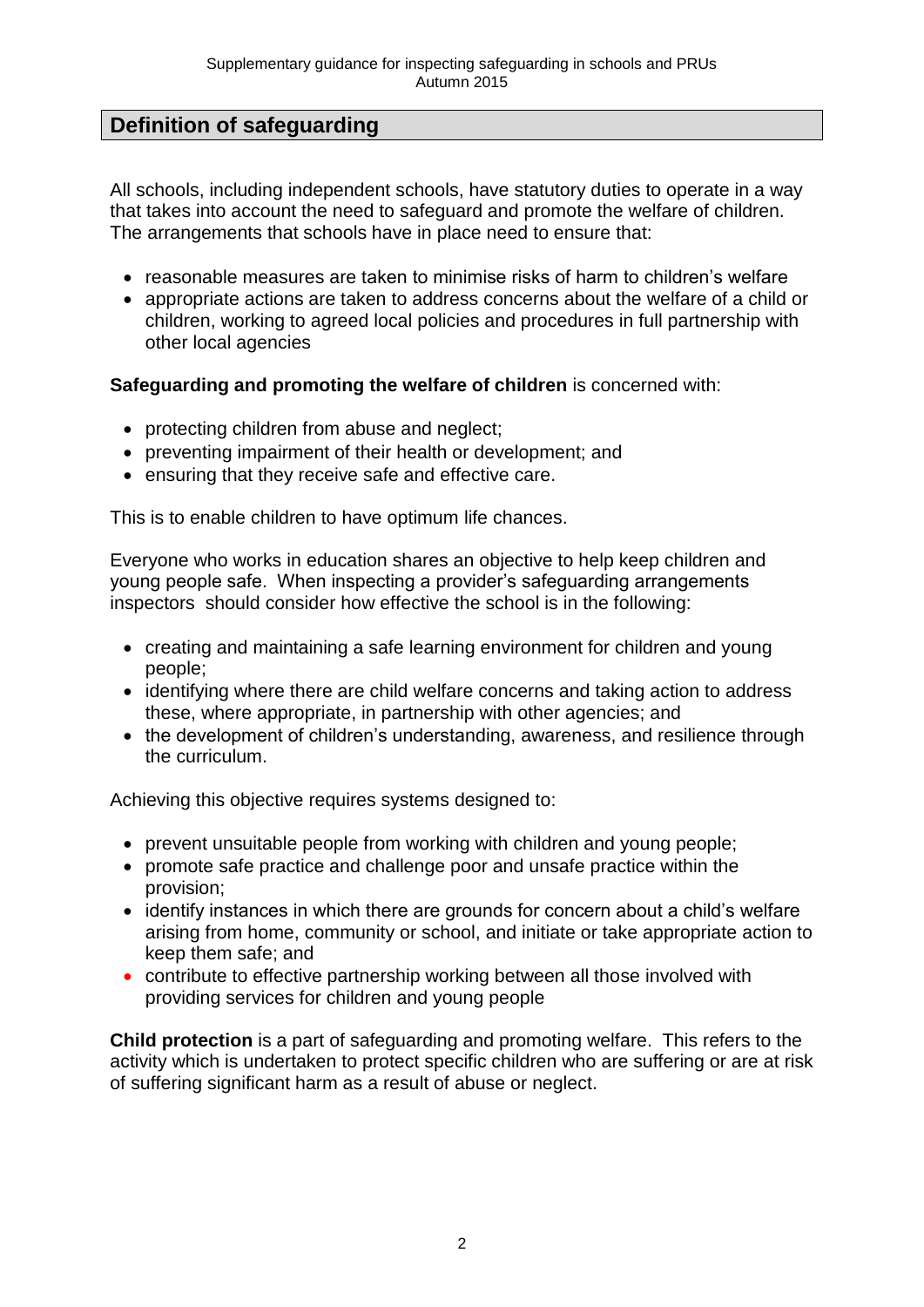**Safeguarding** covers more than the contribution made to child protection in relation to individual children. It also encompasses issues such as:

- the safe recruitment, supervision, training and management of staff
- how staff manage pupils' behaviour
- how well the provider monitors pupil attendance and engagement with the provision, which is able to identify quickly unexplained medical conditions, unusual absences, and disappearances
- pupil health and safety and wellbeing, on and off-site
- bullying, including cyberbullying
- arrangements for meeting the needs of children with medical conditions
- sex and relationships education
- forced marriage
- preventing radicalisation and extremism
- trafficking
- female genital mutilation
- drugs and substance misuse
- e-safety

The Welsh Government has issued specific statutory requirements about many of these issues. There may also be other safeguarding issues that are specific to the local area or population.

Where there are statutory requirements, schools should already have in place policies and procedures that satisfy those and comply with any guidance issued by the Welsh Government. Similarly, arrangements about matters on which the Welsh Government has issued guidance should be evidenced by policies and procedures that are in accordance with that guidance or achieve the same effect.

# <span id="page-5-0"></span>**Estyn's Common Inspection Framework**

Estyn's Common Inspection Framework places high priority on safeguarding and promoting the welfare of learners, and it will always be a line of inquiry.

### <span id="page-5-1"></span>**Reporting on safeguarding**

Key Question 1 is concerned with outcomes and it is in two parts. The first is about the standards that pupils achieve. The second part is about wellbeing and includes:

- 1.2.1 attitudes to keeping healthy and safe
- 1.2.2 participation and enjoyment in learning, including behaviour and attendance
- 1.2.3 community involvement and decision making
- 1.2.4 social and life skills

It is here that inspectors will evaluate and report on the impact of the school's provision for safeguarding and promoting the welfare of pupils.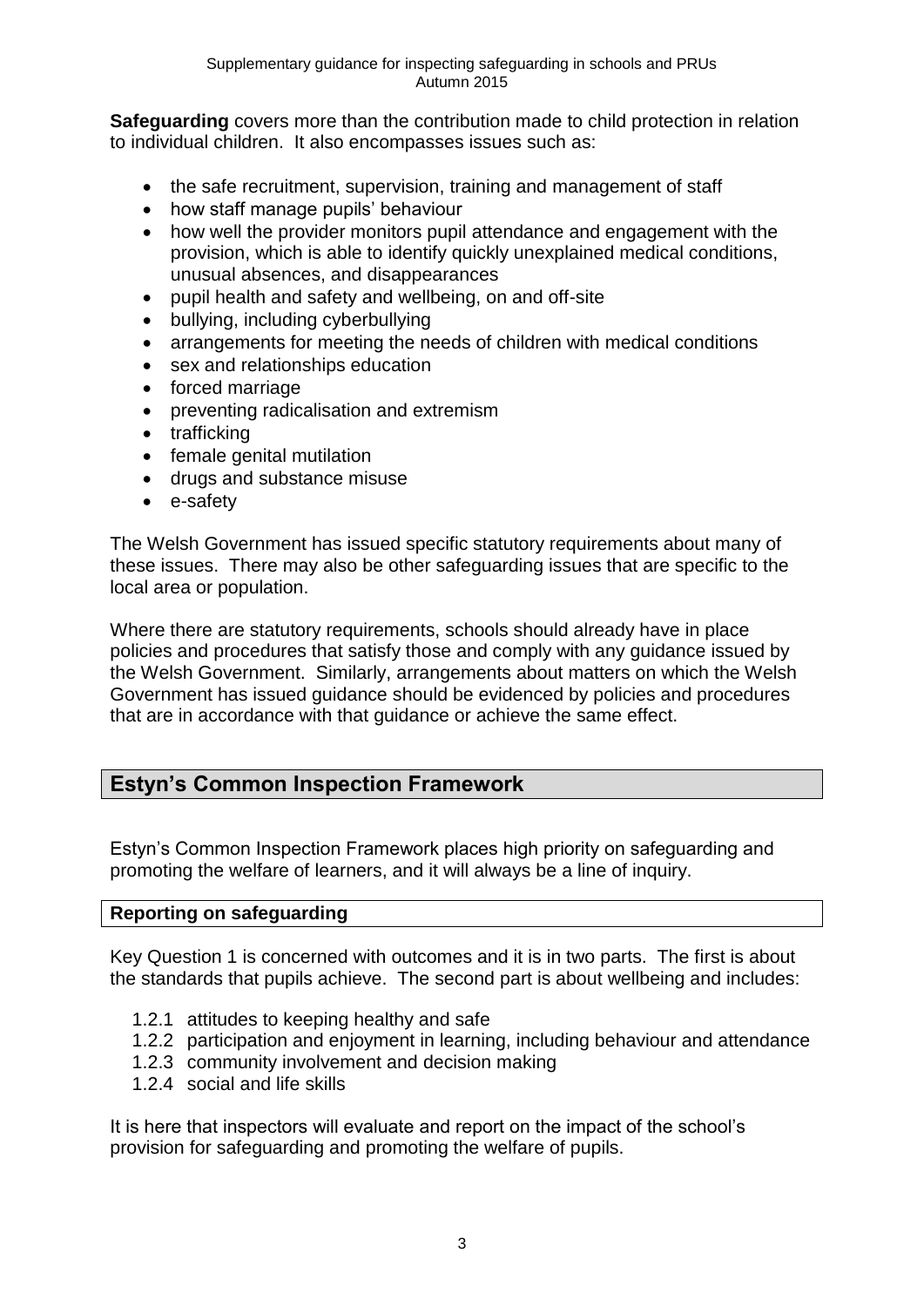Most of the comments on the school's provision for safeguarding and promoting welfare will be in Key Question 2, which is about provision, especially in the section of this Key Question about care, support and guidance (2.3). The care, support and guidance section contains:

- 2.3.1 provision for health and wellbeing, including spiritual, moral, social and cultural development
- 2.3.2 specialist services, information and guidance
- 2.3.3 safeguarding arrangements
- 2.3.4 additional learning needs.

The aspects of safeguarding and promoting the welfare of pupils that can be found in 2.3.1 **provision for health and wellbeing, including spiritual, moral, social and cultural development** include:

- child protection
- health and safety
- bullying including cyber bullying
- harassment and discrimination
- healthy eating and drinking
- racist abuse
- drug and substance abuse
- pupils with medical conditions
- sex and relationships education
- $\bullet$  first aid
- safety on educational visits
- internet safety
- welfare of pupils on extended vocational placements
- $\bullet$  trafficking
- female genital mutilation
- forced marriage
- preventing radicalisation and extremism
- school security
- the management of pupil discipline including physical intervention and restraint

Section 2.3.3 **safeguarding arrangements** concentrate on the effectiveness of the school's policies and procedures for safeguarding. Inspectors should assess carefully not only whether these documents exist, but their quality and crucially, how well they are applied. It also includes the consideration of the school's policies and procedures for child protection. These should cover services that extend beyond the school day (e.g. where provided, community activities on school premises, etc).

The needs of pupils with medical conditions will be included in section 2.3.4 **additional learning needs***.*

Key Question 3 is about leadership and management. This includes:

- strategic direction and the impact of leadership
- governors or other supervisory boards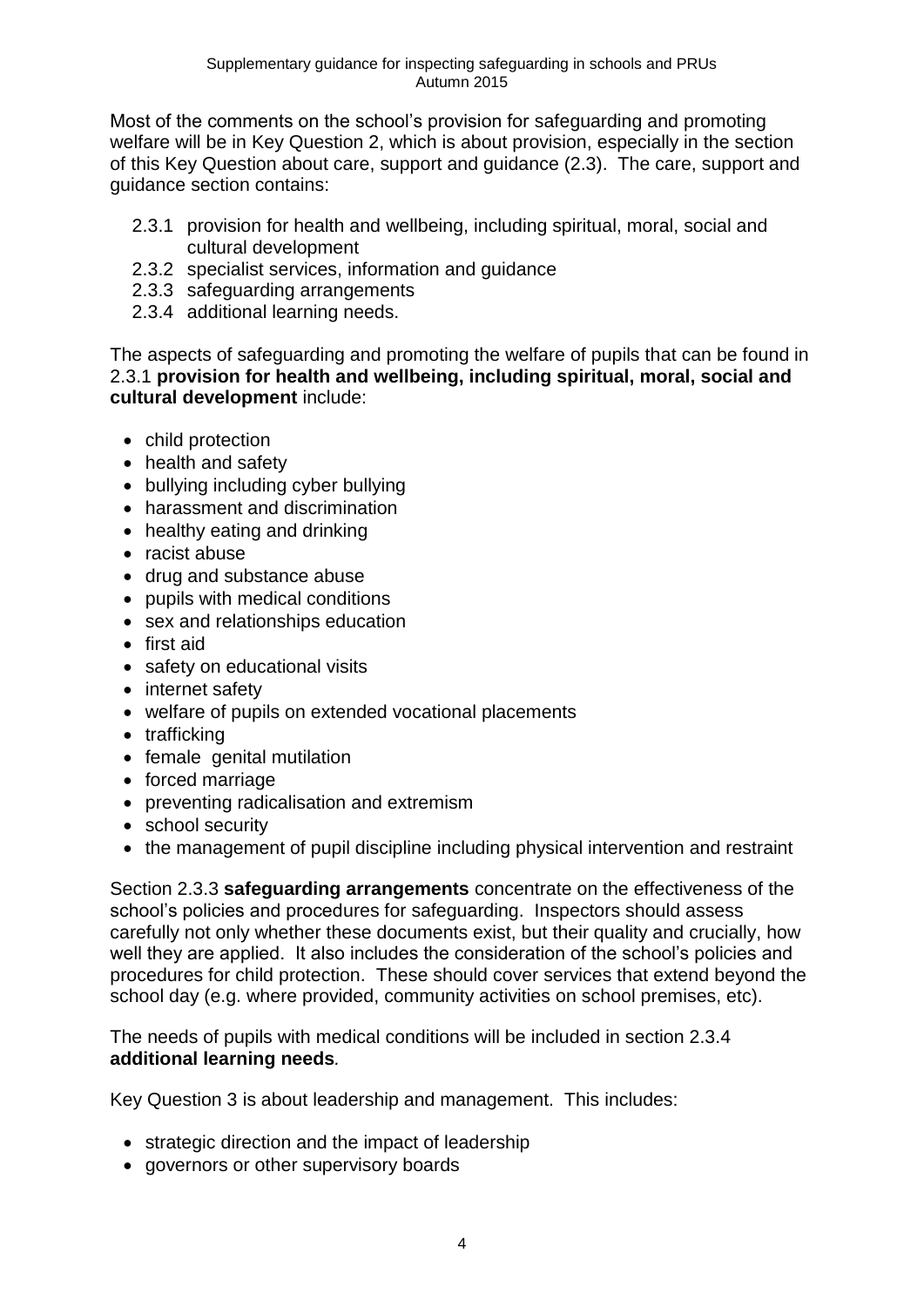A school's leaders and managers should be clear about their statutory responsibilities regarding safeguarding and the steps they are taking to develop good practice beyond the statutory minimum. The governing body is accountable for ensuring that the school has effective policies and procedures in place in accordance with the Welsh Government's quidance, and should monitor the school's compliance with this. It is the governing body's responsibility to ensure that safe recruitment checks are carried out in line with statutory requirements. There is further information on this in Annexes 1 and 2.

Inspectors should assess carefully how well senior managers and governors monitor and evaluate all the aspects for safeguarding. If the school does not have effective policies and procedures for safeguarding and promoting the welfare of pupils, and does not take sufficient steps to ensure these are adhered to, this will influence judgements made about the quality of leadership and management in the school.

### <span id="page-7-0"></span>**Education with boarding or residential provision**

Where education has boarding provision or is linked to a residential setting, Estyn inspectors must liaise with Care and Social Services Inspectorate Wales (CSSIW) to ensure that the provision contributes to boarders' or residents' needs in relation to their safety.

Where education has boarding provision or is linked to a residential setting, these policies and procedures should cover services that extend beyond the school day. The 'Independent Schools Standards Regulations 2003' set out standards which are intended to safeguard and promote the welfare of children for whom accommodation is provided by a boarding school.

# <span id="page-7-1"></span>**Guidance for inspectors in judging the effectiveness of safeguarding**

### <span id="page-7-2"></span>**Pre-inspection evidence**

Inspectors will use a wide range of evidence. Before the inspection, in relation to safeguarding and promoting welfare, the Lead Inspector will consider:

- the school's self-evaluation report, especially the sections on quality indicators 1.2 and 2.3
- the school's safeguarding and child protection self-evaluation form
- the local authority report on the school
- the previous inspection report
- data on aspects of behaviour such as exclusions; serious incidents and the use of physical interventions
- the school's policies for safeguarding and promoting welfare, including the child protection policy
- responses to the pupils' questionnaires, in particular the responses to questions about feeling safe, bullying, having someone to talk to if worried, keeping healthy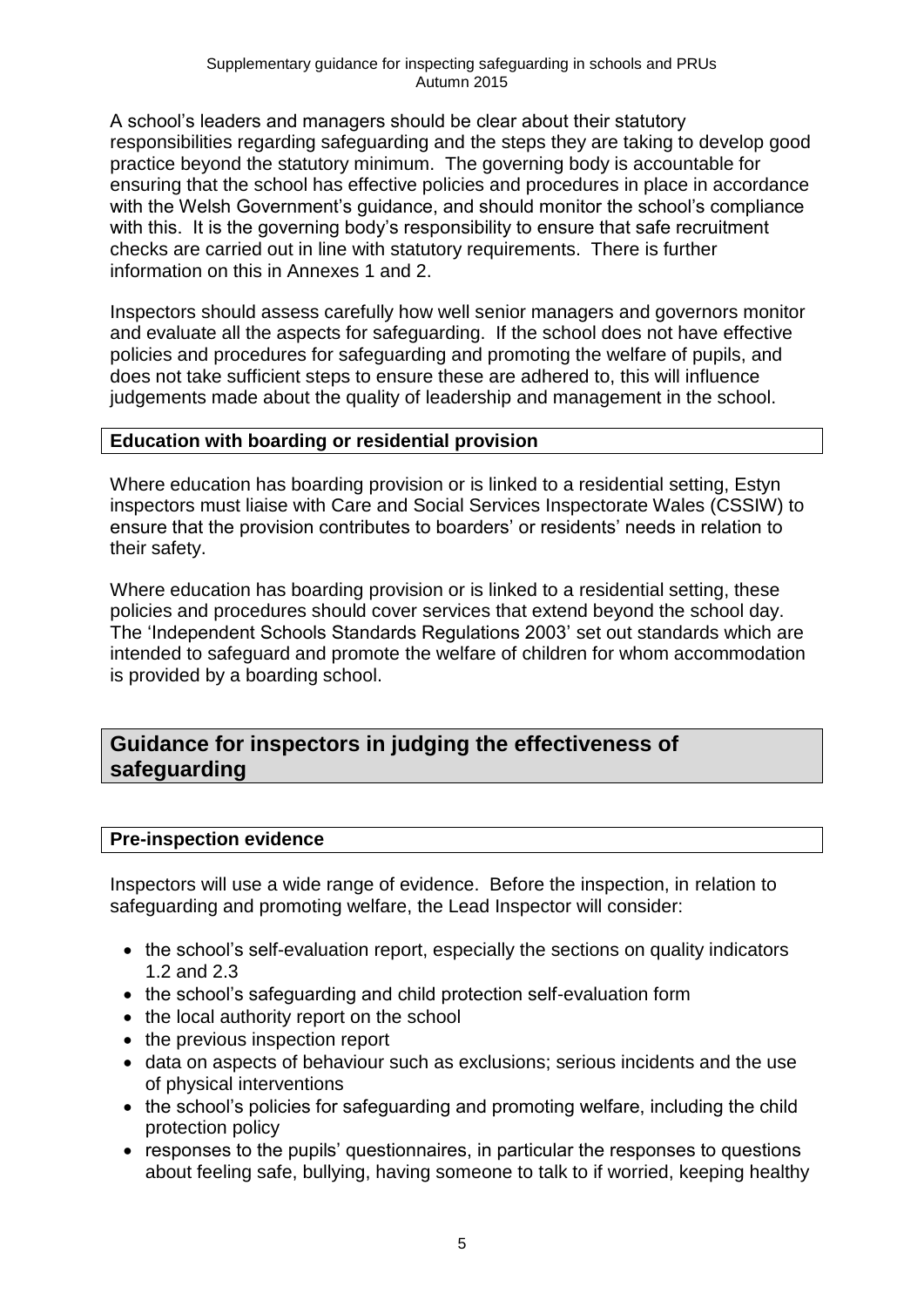and taking regular exercise

- responses to the parents' questionnaires, especially the questions about encouragement to be healthy and take exercise, being safe and receiving the additional support for any particular needs
- written information from parents or other partners
- any complaints Estyn may have received

Inspectors should take particular account of the school's context, including information on the:

- the number of children on the child protection register
- the number of refugees or asylum seekers
- the number of looked after children
- exclusions and transfers of pupils

Where pre-inspection evidence identifies possible safeguarding issues or poor management practice by the provider, inspectors should seek guidance from their sector AD and the safeguarding officer. Where an issue is considered reportable, Estyn's safeguarding policy must be applied.

### <span id="page-8-0"></span>**Planning the inspection**

Responsibility for inspecting safeguarding can be allocated to any team member, including the peer inspector and lay inspector. It may be that different inspectors are responsible for different aspects of safeguarding and promoting welfare as they occur in more than one quality indicator, for example in 1.2 and 2.3 as well as in aspects of leadership and management in Key Question 3. As in all inspections, the reporting inspector takes on overall responsibility for the conduct of the inspection and needs to monitor the work of the inspector(s), taking the lead on issues concerned with safeguarding and promoting the welfare of learners, particularly those regarding child protection.

Safeguarding will always be an area for inquiry. The reporting inspector will need to consider how effectively the school has evaluated safeguarding and promoting welfare in their self-evaluation report. This will help establish the extent to which safeguarding policies and procedures are properly implemented and monitored. In the light of this evaluation, and any emerging specific lines of enquiry, the reporting inspector will need to allocate time to gather enough evidence to support the team's judgements. This may include asking questions specifically relating to safeguarding and promoting welfare at meetings with:

- the headteacher or principal
- representative(s) of the governing body
- staff
- parents
- pupils

Inspectors may also arrange to meet with the designated person with responsibility for child protection if this is not the headteacher or principal.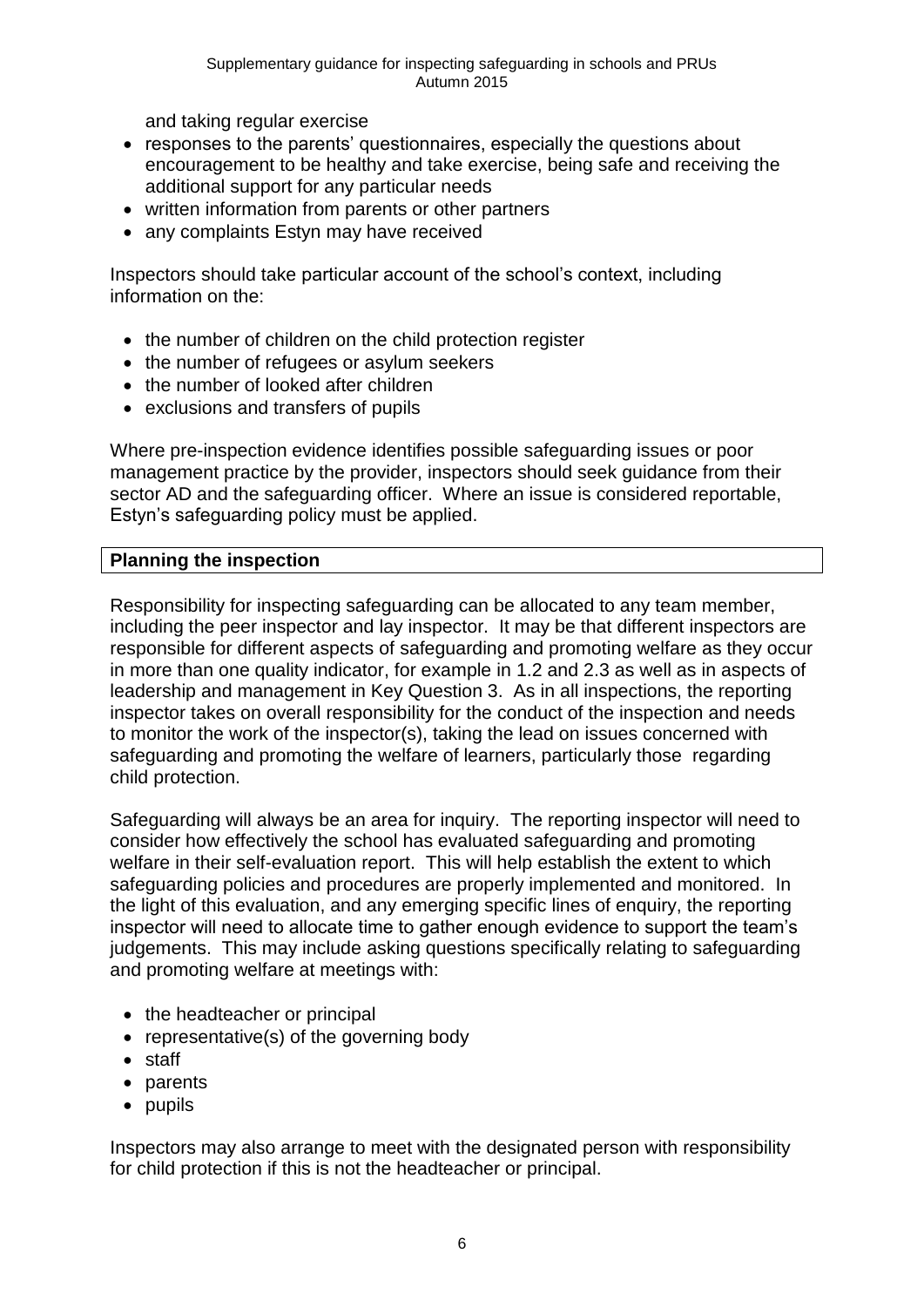## <span id="page-9-0"></span>**Inspection activity**

Inspection activity should include:

- scrutiny of policies and procedures, their existence and the extent to which they are properly implemented, in particular the policies for safeguarding, child protection, health and safety, bullying, internet safety, risk assessment on school trips behaviour management and the use of physical intervention. The policies and procedures should cover services that extend beyond the school day (e.g. boarding accommodation where provided, community activities on school premises, etc)
- scrutiny of evidence listed in the Self-Evaluation Form for Safeguarding and Child Protection completed by the school
- checking procedures for safe recruitment of staff, including records of CRB or DBS checks
- checking child protection and safeguarding training (including refresher training) records
- interviewing the designated person with responsibility for child protection
- considering the school's procedures to ensure the security of the site and buildings
- asking pupils in 'listening to learners' sessions, in lessons, and generally around the school about whether pupils feel safe and free from bullying
- evaluating a school's pupil disciplinary records, sanctions records and records of any physical interventions
- evaluating how well the provider manages pupil absence, and in particular the referral information regarding those who have moved from the provider's roll, or who have gone missing from education
- evaluating reports to senior managers and/or governors reporting data and evaluations of safeguarding incidents in the school
- evaluating how well senior managers and the governing body ensure that they have effective policies and procedures in place to safeguard and promote the welfare of children in accordance with Welsh Government guidance, and monitors compliance with them

It is important for inspectors to satisfy themselves that staff are aware of the school's policies and procedures, for example by asking staff on duty at break times about the school's child protection and safeguarding procedures.

All schools will complete a self-evaluation form in relation to safeguarding and child protection prior to inspection. This form provides a useful overview of the issues which need to be taken into consideration when evaluating the school's policy and procedures for safeguarding, including child protection. The Self-Evaluation form for safeguarding and child protection can be found on the Estyn website.

## <span id="page-9-1"></span>**Judging safeguarding**

Inspectors need to consider the variety of arrangements that the school has in place to ensure the safety of its pupils. The school **must** conform with legal requirements as a starting point and they **should** follow any guidance from the Welsh Government.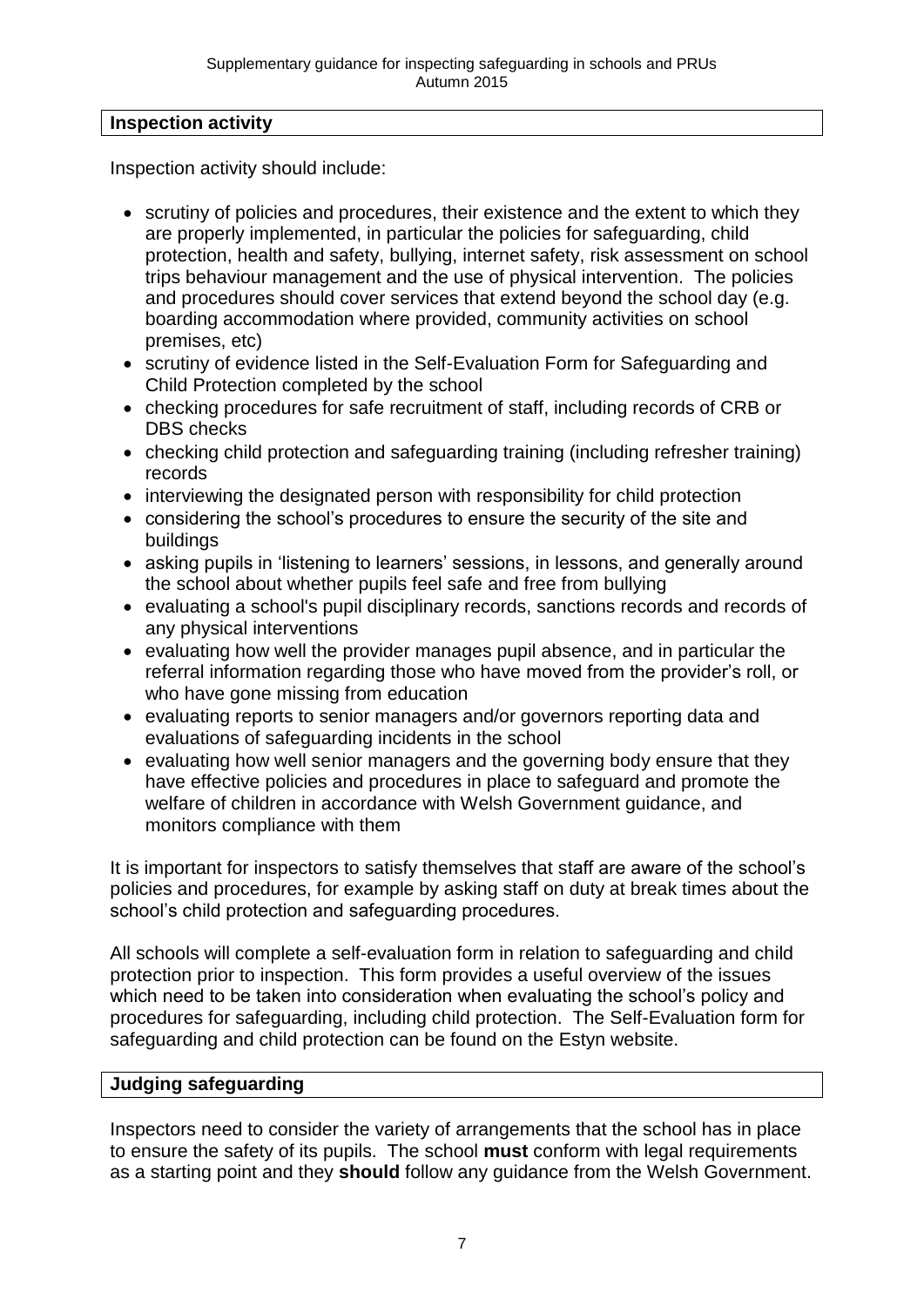The fundamental question is whether inspectors are satisfied that pupils are safe in the school. Safeguarding is likely to be a serious cause for concern if there are issues such as:

- staff being unclear about their responsibilities and what they need to do to protect pupils
- poor approaches to safe recruitment for paid and volunteer staff, such as incomplete records or missing CRB or DBS and barred list checks and references, an absence of risk assessments to cover exceptions to DBS checks
- ad hoc or inconsistent approaches to the management and reporting of safeguarding incidents and behaviour management issues within the school
- inadequate arrangements for supervising visitors or volunteers who do not have CRB or DBS checks
- the school not dealing with bullying effectively
- inadequate arrangements for developing pupils awareness and understanding of how to be safe including safety on line
- inadequate arrangements to carry out responsibilities to keep learners safe from radicalisation or the promotion of extremism
- inadequate arrangements for pupils with medical conditions
- poor management of pupil absence, and in particular the management of pupils who have moved from the provider's roll, or have gone missing from education;
- where necessary, inadequate provision to tackle substance misuse
- little or no oversight and/or evaluation by senior managers and governors which ensures that the school has effective policies and procedures in place to safeguard and promote the welfare of children in education in accordance with Welsh Government guidance

In **maintained schools and PRUs** when safeguarding arrangements are incomplete, not effective, do not comply with statutory requirements and /or learners are not safe It is important that these issues once identified are properly recorded, and brought to the attention of the provider. You must discuss them at the team's moderation meeting, and include a comment in the report, and a recommendation to address these issues.

In these cases, the RI should issue a safeguarding / health and safety letter. The Inspection Co-ordinator will guide the RI through the process and manage the drafting of the letter with the appropriate Assistant Director.

In **independent schools** when safeguarding arrangements are incomplete, not effective, do not comply with statutory requirements and /or learners are not safe you must discuss them at the team's moderation meeting, and include a comment in the report. In these cases the school will not meet the requirements of standard 3 of the Independent school regulations and depending on the nature of the issues may not comply with regulations in standard 4.

Where there are serious concerns over safeguarding arrangements in an independent school the RI should discuss these with the sector lead who will liaise with the safeguarding officer, the Assistant Director and Welsh Government.

Where matters are **minor** and **easily remedied**, and are not considered significant,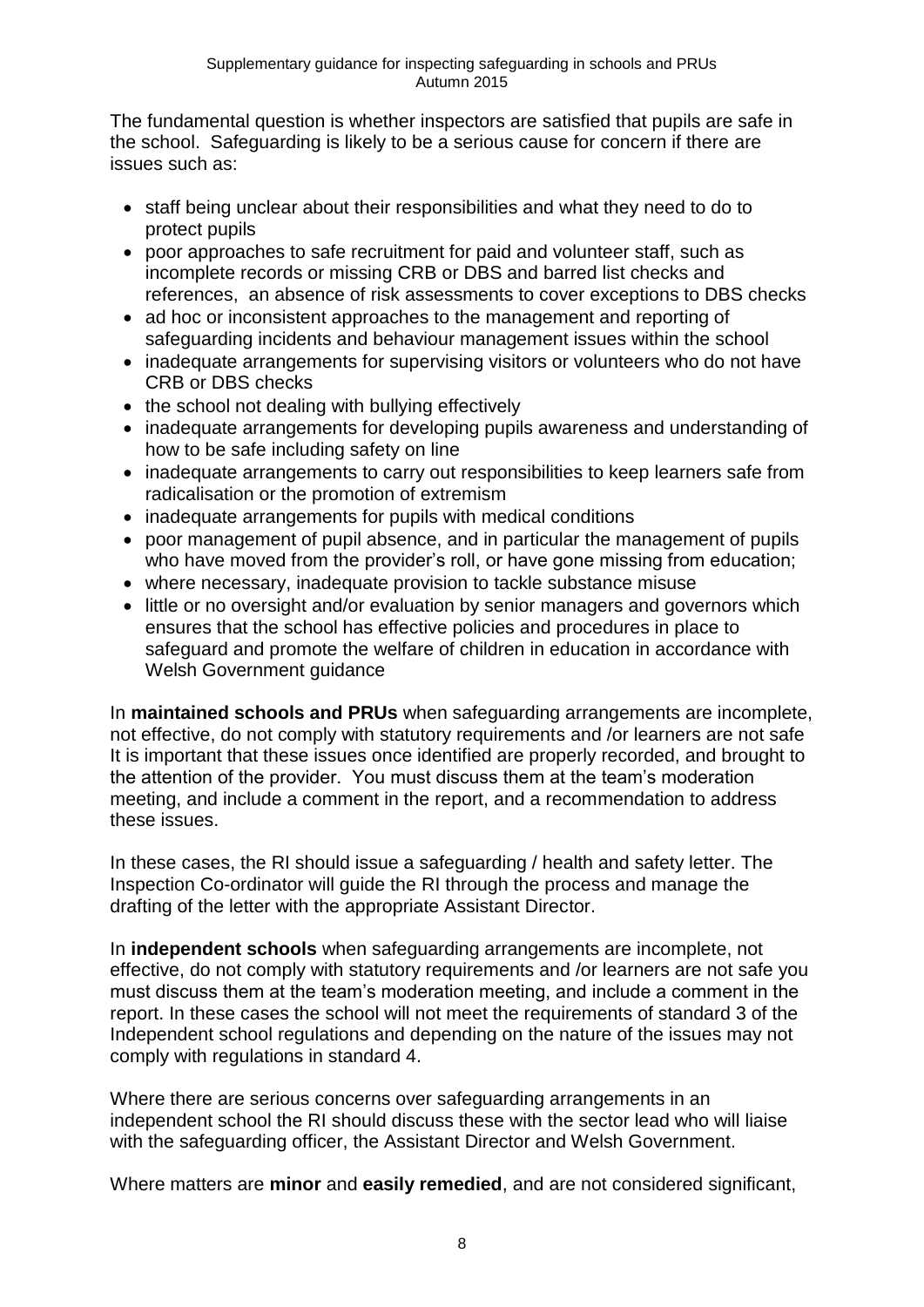there is no need for a comment and/or a recommendation in the final inspection report. However, it should be recorded in the inspection JF, and given as feedback to the headteacher / Principal as soon as possible.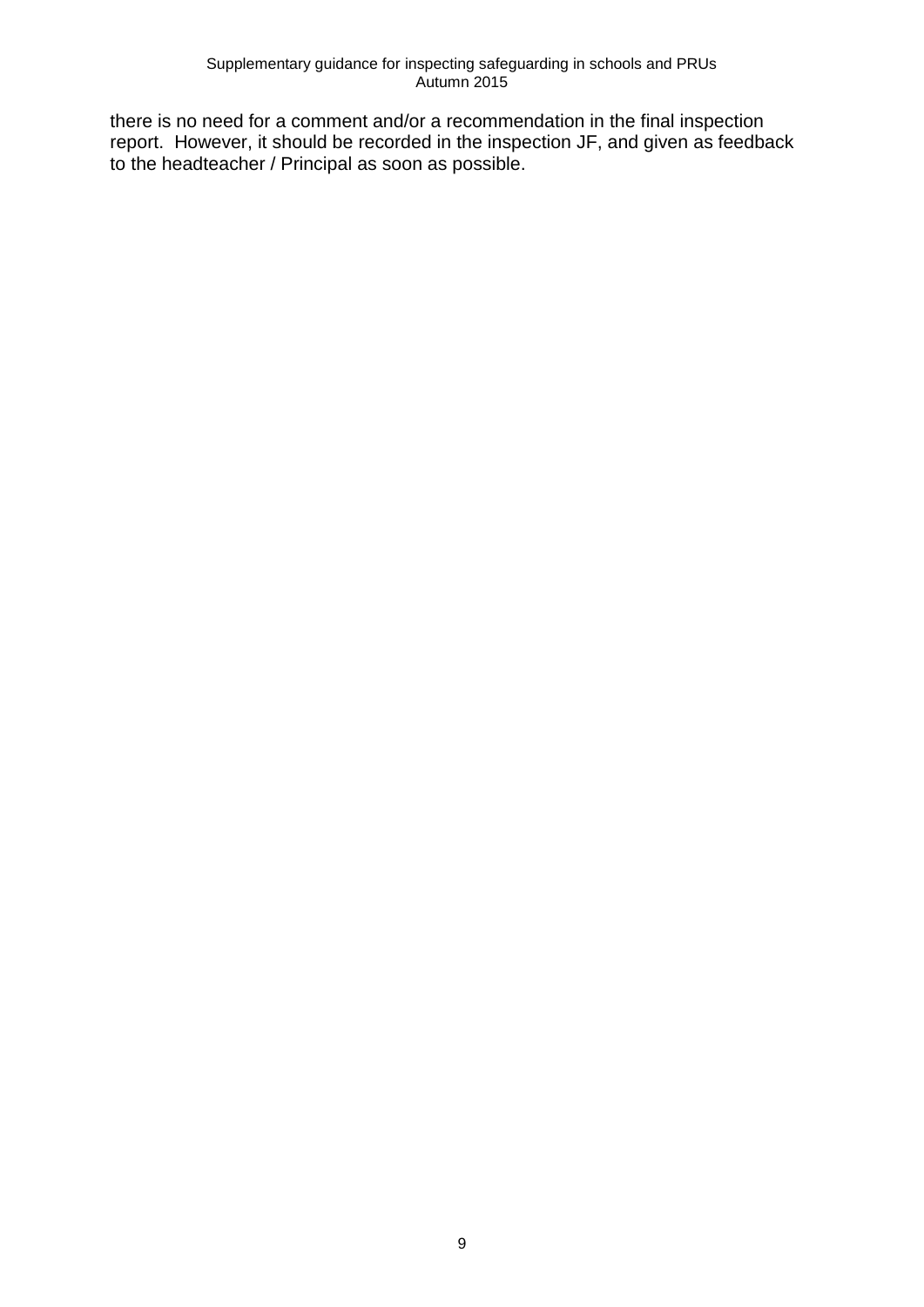# <span id="page-12-0"></span>**Annex 1: Disclosure and Barring Service (DBS) checks**, **repeat checks and portability**

The Protection of Freedoms Act 2012 came into effect on 10 September 2012 with further changes coming into force on a staged basis over the next few of years. Therefore, the Safeguarding Vulnerable Groups Act 2006 and The Safeguarding Vulnerable Groups Act 2006 (Prescribed Criteria and Miscellaneous Provisions) Regulations 2009 introduced in October 2009 continue to apply during this period, except in those areas specifically repealed by these changes.

The following changes were put in place in September 2012:

- a new definition of "regulated activity" to focus on work which involves close and unsupervised contact with vulnerable groups
- activities and work that have been taken out of the definition of "regulated activity" will still be eligible for Enhanced DBS checks
- $\bullet$  the repeal of "controlled activity"
- the repeal of registration and continuous monitoring
- the repeal of the provision of additional information
- the implementation of a minimum age (16) at which someone can apply for a DBS check
- a more rigorous 'relevancy' test for when the police release information held locally on an enhanced DBS check

On 1 December 2012 the CRB and ISA merged to form the Disclosure and Barring Service. The DBS is responsible for administering three types of checks;

- **Standard** a check on the Police National Computer (NPC) records of convictions, cautions, reprimands and warnings
- **Enhanced**  a check on the PNC as above plus also other information held by the police that is considered relevant by the police
- **Enhanced with barred list information** for people working in regulated activity with children. This adds checks of the DBS children's barred list to the enhanced check.

During 2013, the DBS launched its Update Service. Employees are now able to register once for a DBS check, which is then automatically updated and available for organisations to check.

However, there are aspects of the old system which are not changing, these are:

- employers must make appropriate referrals to the DBS
- employers must not allow someone whom they know has been barred by the DBS to undertake regulated activity
- employers may undertake checks for anyone employed in activities which fall within the pre-September definition of regulated activity, as they remain eligible for enhanced DBS checks, whether or not they fall within the post-September definition of regulated activity (but they will no longer be eligible for barred list checks if they do not fall within the new definition of regulated activity)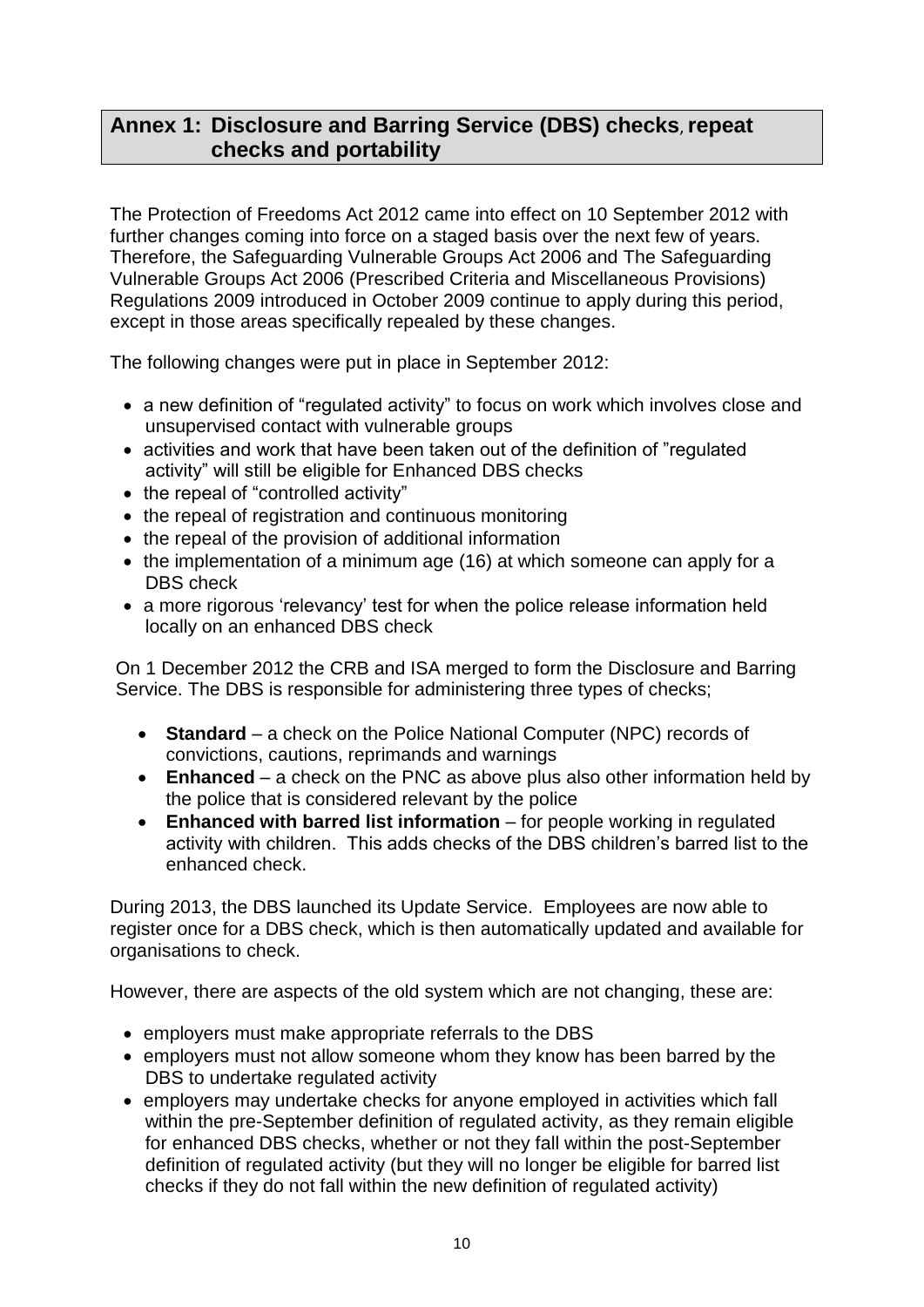Previously there has been widespread misunderstanding about when and how frequently to undertake checks. The following sets out the current position in relation to schools as to when checks need to be in place before an employee can start work.

- CRB checks were strongly recommended for all employees who have regular contact with children if they were employed after March 2002. However, the only requirement for those appointed before this date was that they must have been List 99 checked.
- CRB checks became mandatory for the entire maintained schools' workforce from 12 May 2006 (September 2003 for independent schools). Employees who took up post from this date must have an enhanced CRB disclosure.
- **No further checks are required** for any staff unless the person has a break in service of more than three months. There is no statutory requirement for staff to have routinely updated checks, although some employers may require this as policy. There is also no statutory requirement for staff employed before March 2002 to have retrospective CRB or DBS checks as long as they have been in continuous service. In this context, continuity means no break of service of longer than three months. However, prior to 2002, there was a requirement for all staff who work with children and young people to have to been checked against List 99, and evidence of this should be checked.

An employer can only ask for a barred list check for those staff undertaking regulated activity. It's a criminal offence to ask for a barred list check for any other role.

Under the Education Workforce Council (Main Functions) (Wales) Regulations 2015, registration with the Education Workforce Council is a statutory requirement for every teacher who works in a maintained school or PRU in Wales. The DBS provides EWC with regular updates on barred individuals. Note that some criminal offences do not debar a person registering as a teacher.

## **Visiting staff**

Staff such as educational psychologists, supply teachers, trainee teachers, nurses, sports coaches and inspectors should be CRB or DBS checked by their employer, for example the supply agency, the university, or local authority.

It is sufficient for schools to seek written confirmation that all appropriate checks, have been carried out for these people (most commonly on appointment) and by whom (most commonly the relevant human resources department). Schools should then confirm the identity of these visitors..

Part-time staff may use the same CRB or DBS check for two or more posts as long as they are at a similar level **and** the school has satisfied themselves about their veracity and appropriateness.

### **Governors**

The position relating to governors has changed under the **Protection of Freedoms Act 2012**. As school Governors are no longer undertaking regulated activity, there is no requirement for them to be subject to vetting and barring checks. However, where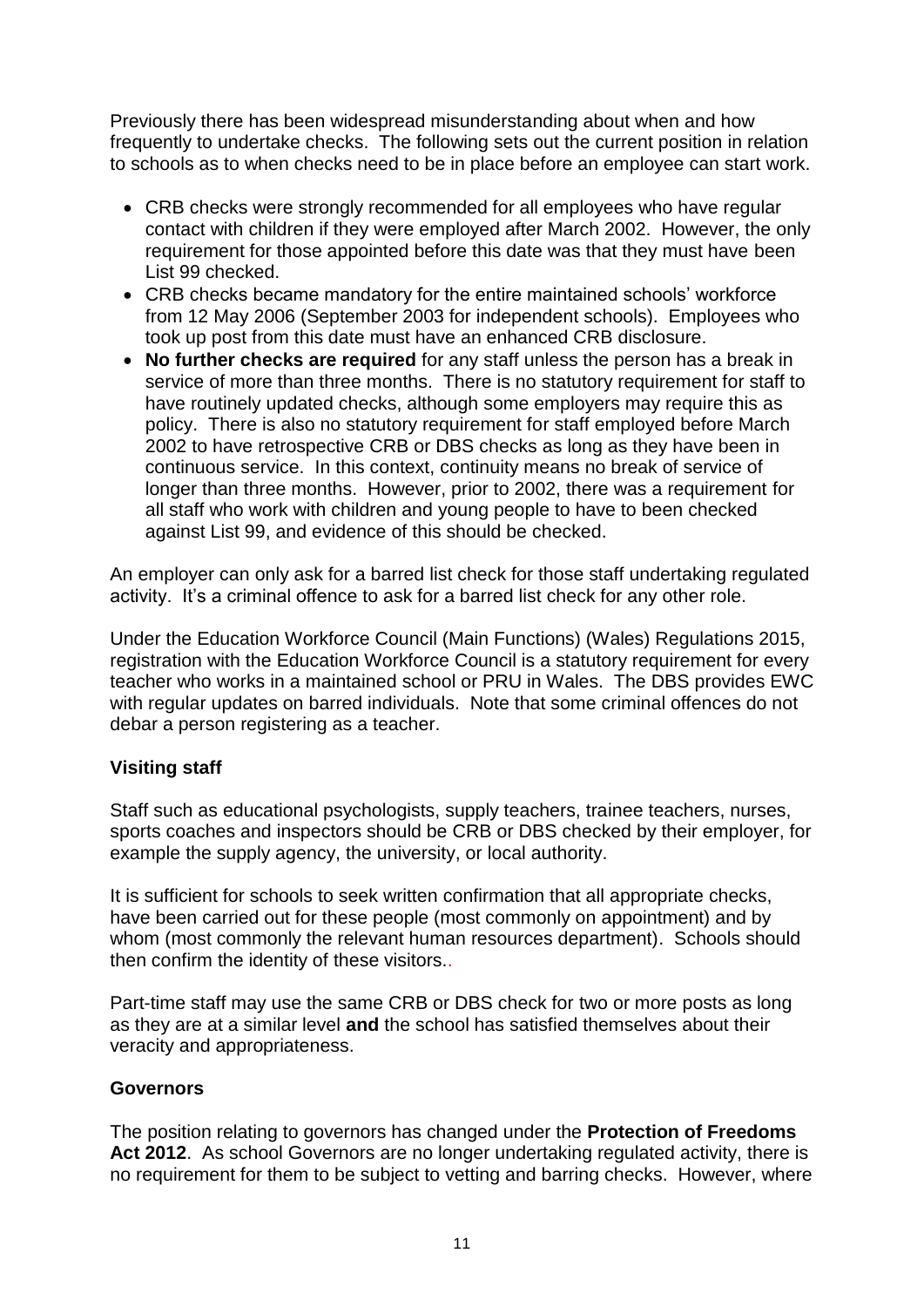governors are undertaking some form of regular contact (as defined by the Act); with pupils, they are subject to risk assessment and possible vetting and barring unless adequately supervised.

## **Moving between schools and local authorities**

Since September 2006 supply agencies have been able to pass CRB or DBS checks between other school supply agencies and between individual schools.

- If an employee has been CRB or DBS checked, **there is no statutory requirement** that another CRB or DBS check is carried out before taking up a job in a different school or even in a different local authority, provided they have continuous service and the check is at the correct level for the new post.
- The same applies to someone who may not have a CRB or DBS check due to being in post before 2002, that is, there is no statutory requirement for further checks to be carried out.
- It is up to the receiving organisation to decide for itself if it wishes to undertake a new check or not. If it decides not, then it should carry out a risk assessment to assess whether the check is at the correct level for the current role, whether it is accurate and whether they trust the previous organisation to have carried out the check efficiently.
- The school or local authority should ask for evidence, from the previous school or local authority, that the check was undertaken. Some schools and local authorities are reluctant to accept transferring staff without requesting a fresh CRB or DBS disclosure certificate because they believe that Estyn would be critical of such arrangements. Inspectors should avoid giving any impression that Estyn considers it good practice to request repeat CRB or DBS disclosure certificates routinely whenever a member of staff is recruited directly from another school without a break in service. Schools should be encouraged to risk assess each case individually and be prepared to demonstrate the basis for their decisions.
- Schools / local authorities which fail to secure evidence that paid staff and unsupervised volunteers have undergone the appropriate DBS checks before the staff member begins face to face teaching, should receive a judgment of unsatisfactory. However, a school or local authority should receive a judgment of adequate where it has initiated the checking process but has not received confirmation of suitability, and has also carried out a suitable risk assessment and put in place appropriate supervision for the member of staff.
- It is only volunteers who are supervised who do not need DBS with barred list checks (see Annex 20).

The regulations above apply to all schools, including pupil referral units. Social care and residential settings are subject to the national minimum standards which require more stringent requirements in respect of safeguarding checks. In such settings, staff **can** take up their posts before DBS clearance has been received, but it must have been applied for and the member of staff awaiting clearance must be supervised when in contact with young people.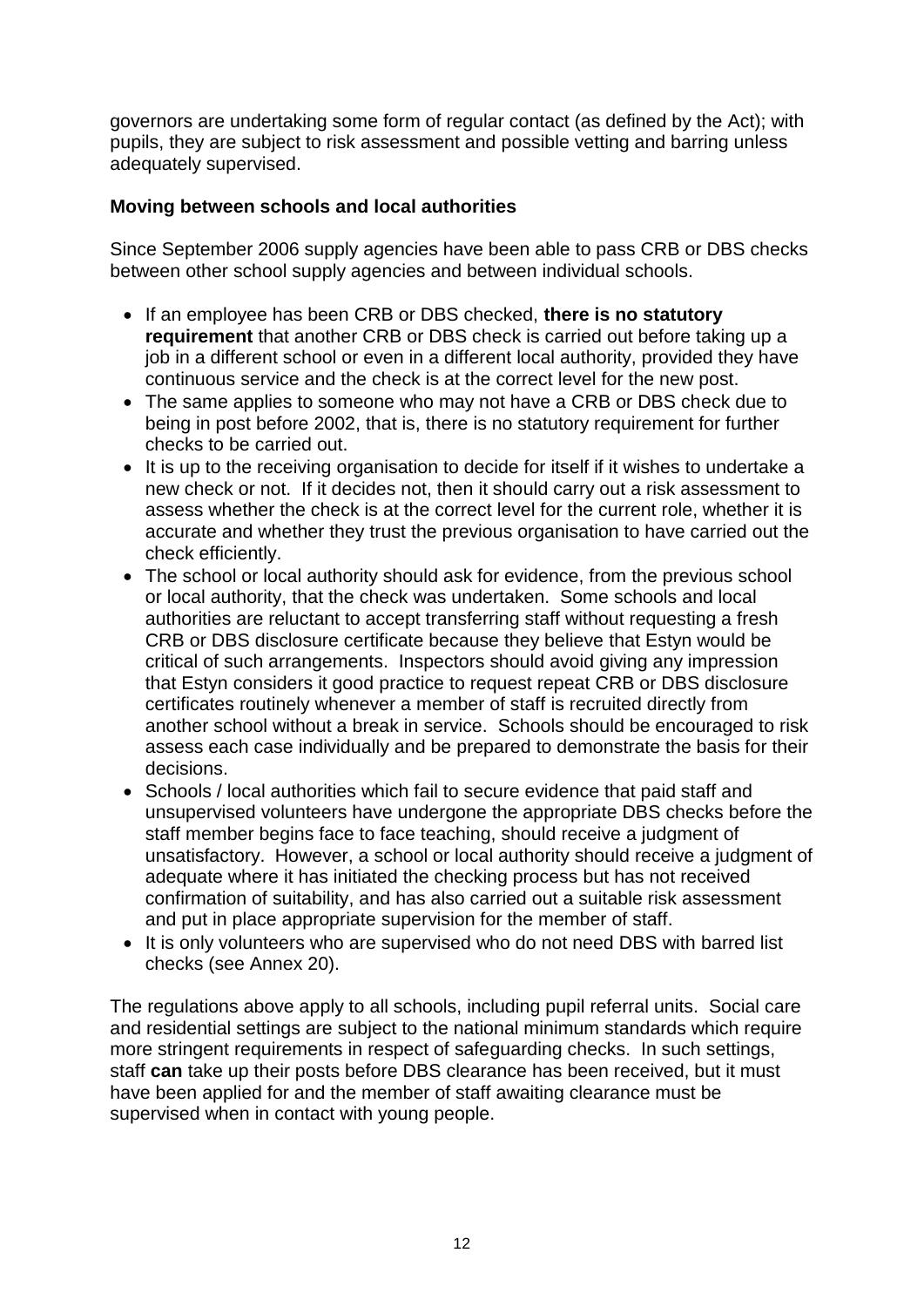## **Trainee teachers**

In the case of trainees on initial teacher education courses, it is the initial teacher education provider's responsibility, not the receiving school's, to ensure that appropriate recruitment checks are made. In the event of a delay in receiving disclosures from the DBS, the Welsh Government's guidance gives discretion to allow trainees to start working in a school subject to a satisfactory check of the DBS' children's' barred list and completion of other normal recruitment procedures.

The initial training provider should keep school leaders fully informed of the progress of applications for disclosures, since these leaders will need to maintain closer supervision of trainees who have not yet received enhanced clearance. Leaders must be satisfied that checks have indeed been done.

The situation is different for trainees on an employment-based teacher training route. They are employed by the school and should therefore be cleared by the school and in the same way as other directly employed staff.

## <span id="page-15-0"></span>**Annex 2: Regulated activity as defined by the Protection of Freedoms Act 2012**

The full, legal definition of regulated activity is set out in Schedule 4 of the Safeguarding Vulnerable Groups Act 2006, as amended (in particular by the Protection of Freedoms Act 2012).

Regulated Activity still excludes family arrangements, and personal, non-commercial arrangements.

**The new definition of regulated activity** relating to children comprises of:

- (i) **Unsupervised activities**: teach, train, instruct, care for or supervise children, or provide advice/guidance on well-being, or drive a vehicle only for children;
- (ii) **Work for a limited range of establishments** ('specified places'), with opportunity for contact: for example, schools, children's homes, childcare premises. **Not work** by supervised volunteers;

Work under (i) or (ii) is regulated activity only if done regularly. Regular means carried out by the same person frequently (once a week or more often), or on 3 or more days in a 30-day period (or in some cases, overnight).

The government has provided statutory guidance about supervision of activity, which would be regulated activity if it were unsupervised.

- (iii) **Relevant personal care**, for example washing or dressing; or health care by or supervised by a professional;
- (iv) **Registered child-minding**; and foster-carers.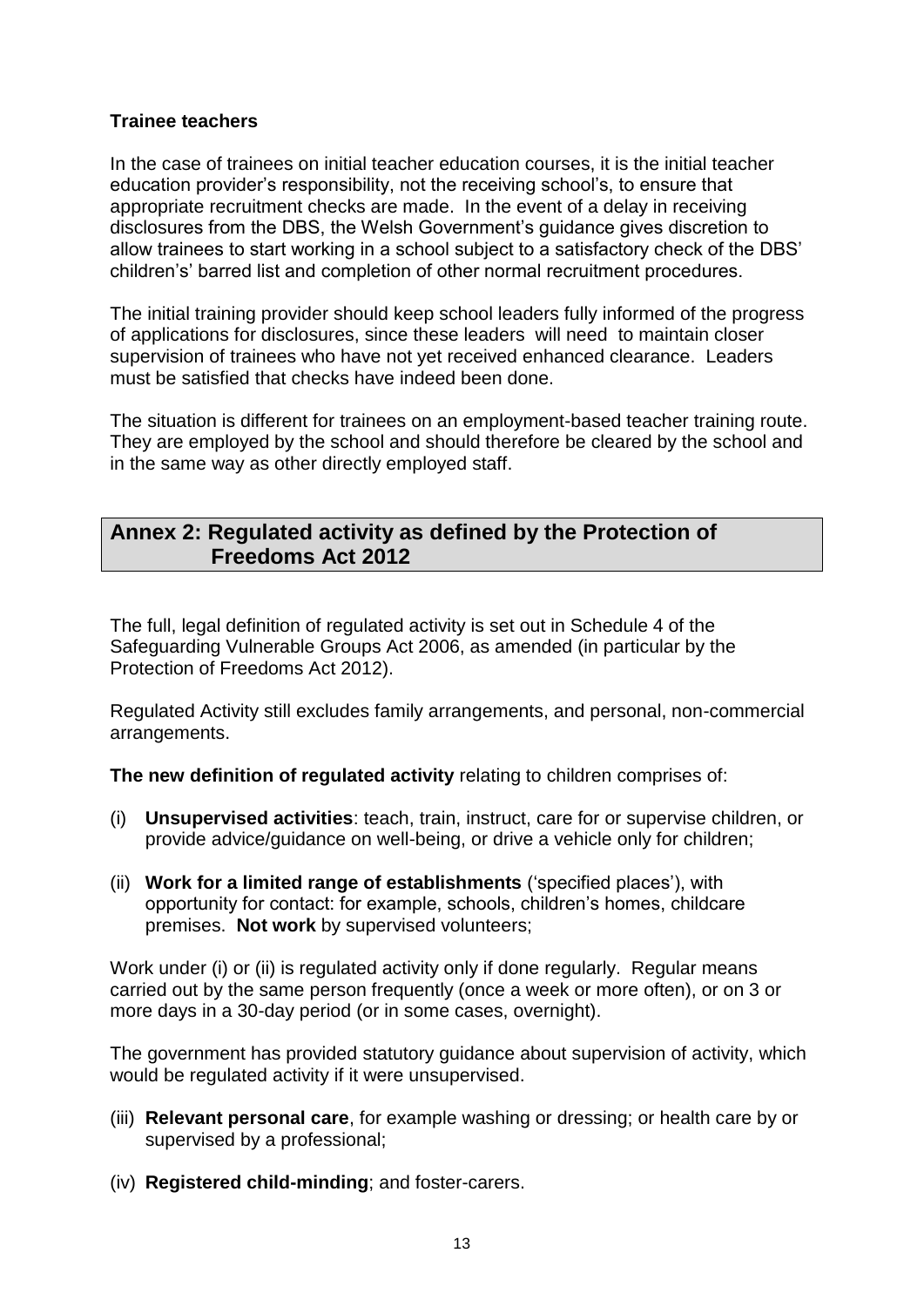## **What is no longer a regulated activity when working with children?**

- Activity supervised at reasonable level;
- Health care not by (or directed or supervised by) a health care professional.
- Legal advice;
- "treatment/therapy" (instead "health care");
- Occasional or temporary services, (not teaching etc.) e.g. maintenance at a school; and
- Volunteers supervised at a reasonable level.

## **Annex 3**: **Handling allegations of abuse against teachers and other staff Welsh Government Circular 009/2014**

This is statutory guidance for maintained schools and FEIs and non-statutory guidance for independent schools.

Schools and further education colleges should have procedures for dealing with allegations and all staff and volunteers should understand what to do if they receive an allegation or have concerns about another member of staff.

The procedures should make it clear that **all allegations should be reported immediately**, normally to the head teacher, principal or proprietor if it is an independent school.

The procedures should also identify the person, usually the chair of governors, to whom referrals should be made in their absence; or in cases where the head teacher or principal themselves is the subject of the allegation or concern.

Procedures should also include contact details for the local authority officer with responsibility for providing advice and monitoring professional abuse cases. The Local Authority Officer should be informed of all allegations that come to a school's attention and appear to meet the criteria set out below.

A member of staff is alleged to have:

- behaved in a way that has harmed a child, or may have harmed a child;
- possibly committed a criminal offence against or related to a child; or
- behaved towards a child or children in a way that indicates he or she would pose a risk of harm if they work regularly or closely with children.

The above procedures relate to members of staff who are currently working in any school, regardless of whether the school is where the alleged abuse took place. Allegations against a teacher who is no longer teaching should be referred to the police.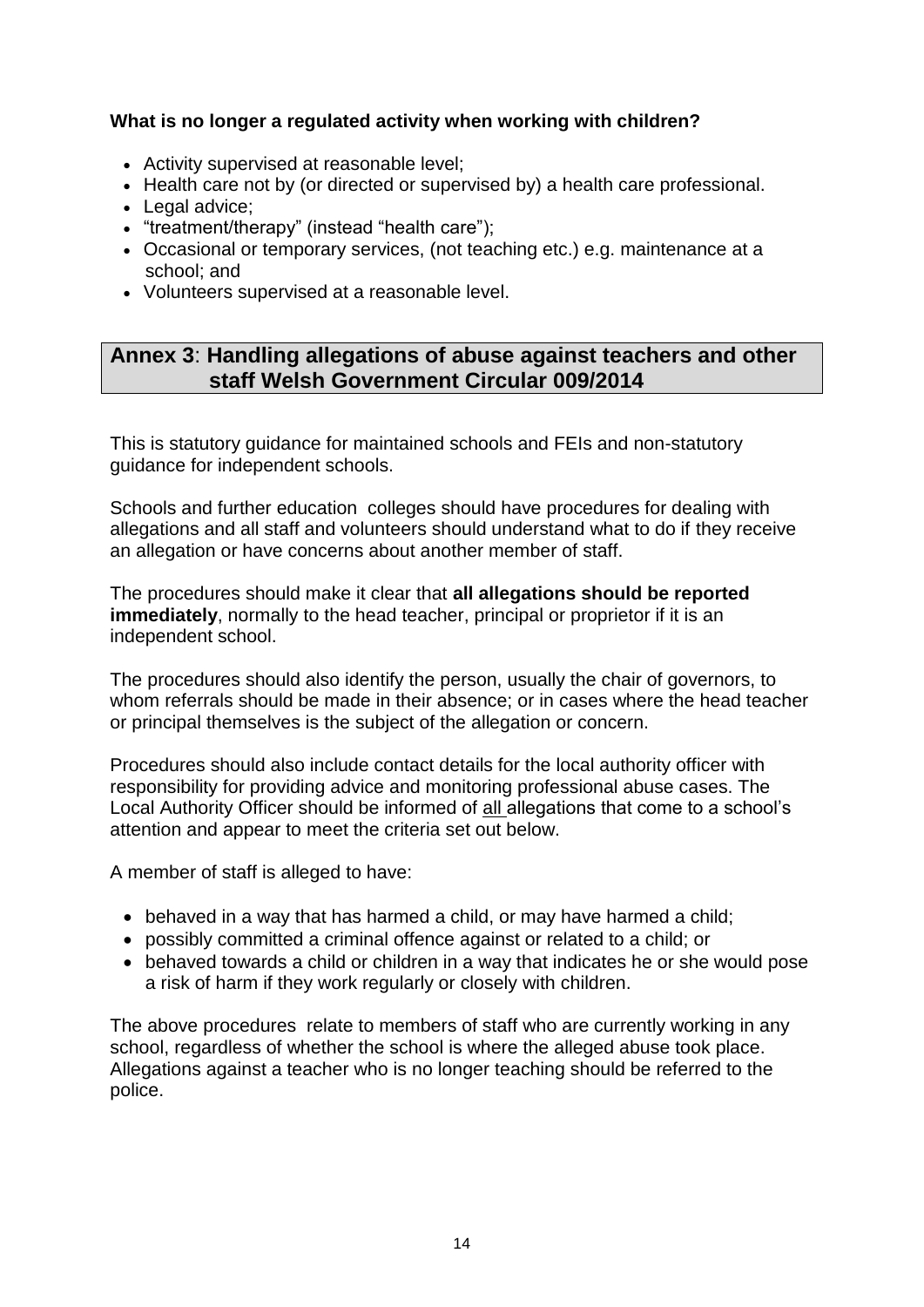## **Annex 4: Online safety**

### **Possible questions for school leadership**

- 1 How do you ensure that all staff receive appropriate training on online safety that is relevant and regularly up to date?
- 2 What mechanisms does the school have in place to support pupils and staff facing issues with online safety?
- 3 How does the school educate and support parents and the whole school community with online safety?
- 4 Does the school have e-Safety policies and acceptable use policies in place? How does the school know that they are clear and understood and respected by all?
- 5 Describe how your school educates children and young people to build knowledge, skills and capability when it comes to online safety. How do you assess its effectiveness?

#### **Possible questions for members of the school council**

- 1 If you felt uncomfortable about anything you saw, or if anybody asked you for your personal details such as your address on the internet, would you know where to go for help?
- 2 If anybody sent you hurtful messages on the internet or on your mobile phone would you know who to tell?
- 3 Can you tell me one of the rules your school has for using the internet?
- 4 Can you describe the risks of posting inappropriate content on the internet?

#### **Possible questions for staff**

- 1 Have you had any training that shows the risks to your and pupils' online safety?
- 2 Are there policies in place that clearly demonstrate good and safe internet practice for staff and pupils? Have you read these? Have you discussed them in a staff meeting or INSET?
- 3 Are there sanctions in place to enforce the above policies?
- 4 Do all staff understand what is meant by the term cyber-bullying and the effect it can have on themselves and pupils?
- 5 Are there clear reporting mechanisms with a set of actions in place for staff or pupils who feel they are being bullied online?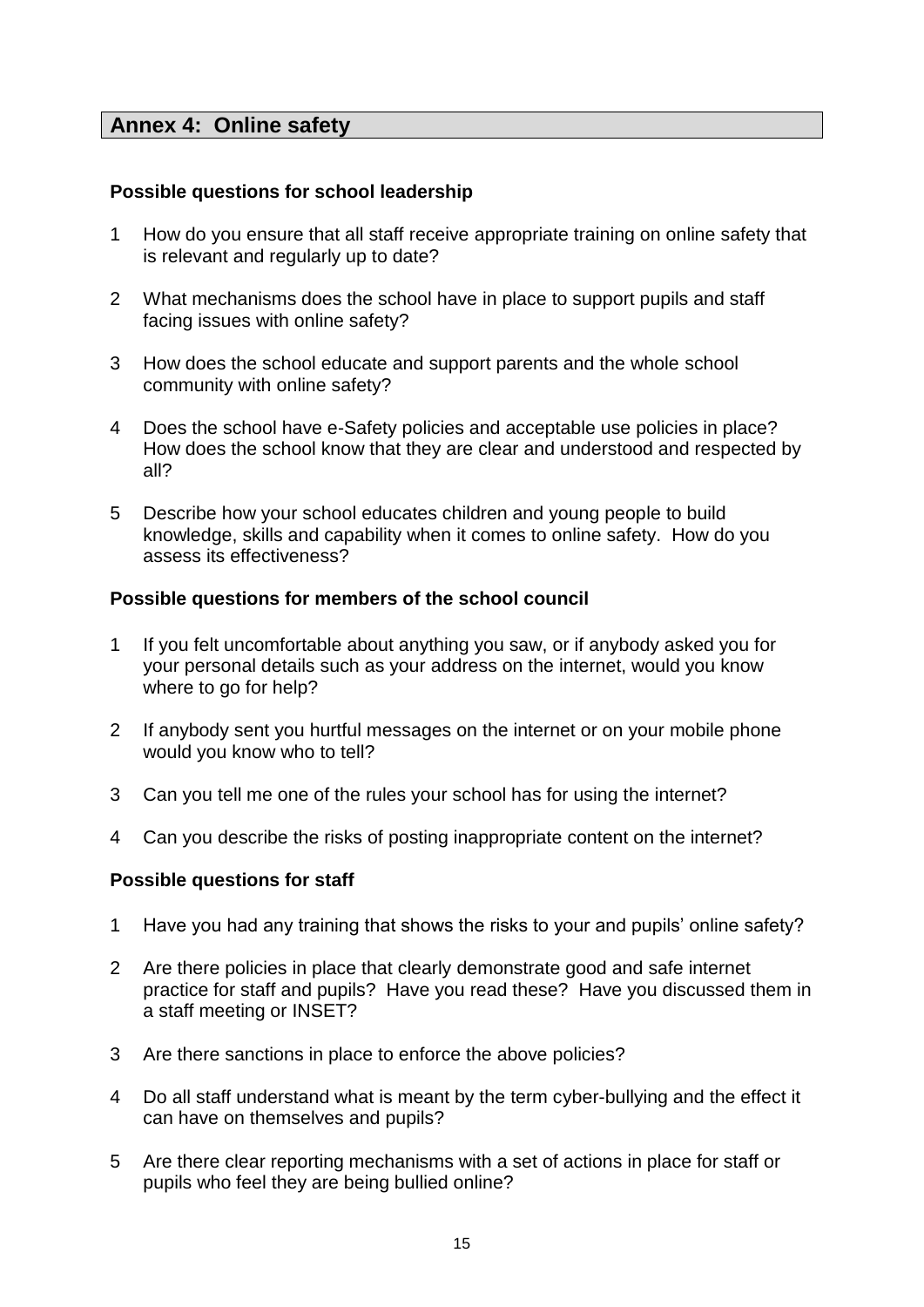6 Does the school have any plans for an event on Safer Internet Day? (This is an annual event, now in its fifth year at least, so schools that participate will know about the event.)

In a good school we should expect positive answers to all of the above. It would demonstrate a schools commitment to eSafety if all staff had received some awareness training outlining what the current risks are and what resources are available to help them keep pupils and themselves safe online.

# **Annex 5: Preventing radicalisation and extremism**

From 1 July 2015, schools, PRUs and FEIs must have 'due regard to the need to prevent people from being drawn into terrorism'. This is set out in Section 26 of the [Counter-Terrorism and Security Act 2015](http://www.legislation.gov.uk/ukpga/2015/6/contents/enacted) and the accompanying [Prevent duty](http://www.legislation.gov.uk/ukdsi/2015/9780111133309/pdfs/ukdsiod_9780111133309_en.pdf)  [guidance](http://www.legislation.gov.uk/ukdsi/2015/9780111133309/pdfs/ukdsiod_9780111133309_en.pdf) under section 29 of the Act.

The context of the school will affect the extent to which inspectors will need to consider the school's work in this area. However, every school and PRU must comply with the duty and inspectors should satisfy themselves that the provider is aware of the duty and acting appropriately.

Possible questions to consider:

- Does the provider's safeguarding policy take account of the duty to protect children and young people from radicalisation and extremism?
- Has the provider assessed the potential risk of radicalisation and extremism in their local area? Is the risk assessment available and is it being implemented?
- Are their clear protocols for ensuring that any visiting speakers are suitable and appropriately supervised? Visiting speakers in assemblies and RE, PSE and history lessons are particularly relevant in schools.
- How well does the provider co-operate with local Prevent co-ordinators, the police and local authorities where relevant?
- Do senior managers and other relevant staff (e.g. head of relevant subject areas and pastoral care leads) understand what radicalisation means and why people may be vulnerable to being drawn into terrorism as a consequence of it?
- Are relevant members of staff aware of what measures are available to prevent people from becoming drawn into terrorism and how to challenge the extremist ideology that can be associated with it?
- Has the provider ensured that appropriate training has been given to staff? The provider's approach to training should take account of the level of risk in their local area. It would be appropriate for at least one designated person in every school and PRU to receive Prevent awareness training – in some cases it will be appropriate for all staff to receive Prevent awareness training.
- Does the provider know how to obtain support for pupils/students who may be being exploited by radicalising influences?
- Does the curriculum provide appropriate opportunities for pupils to learn about the dangers of radicalisation and extremism? Are relevant topics taught without religious, political or ideological bias? As well as RE, PSE and history, the global citizenship element of education for sustainable development and global citizenship (ESDGC) is particularly relevant.